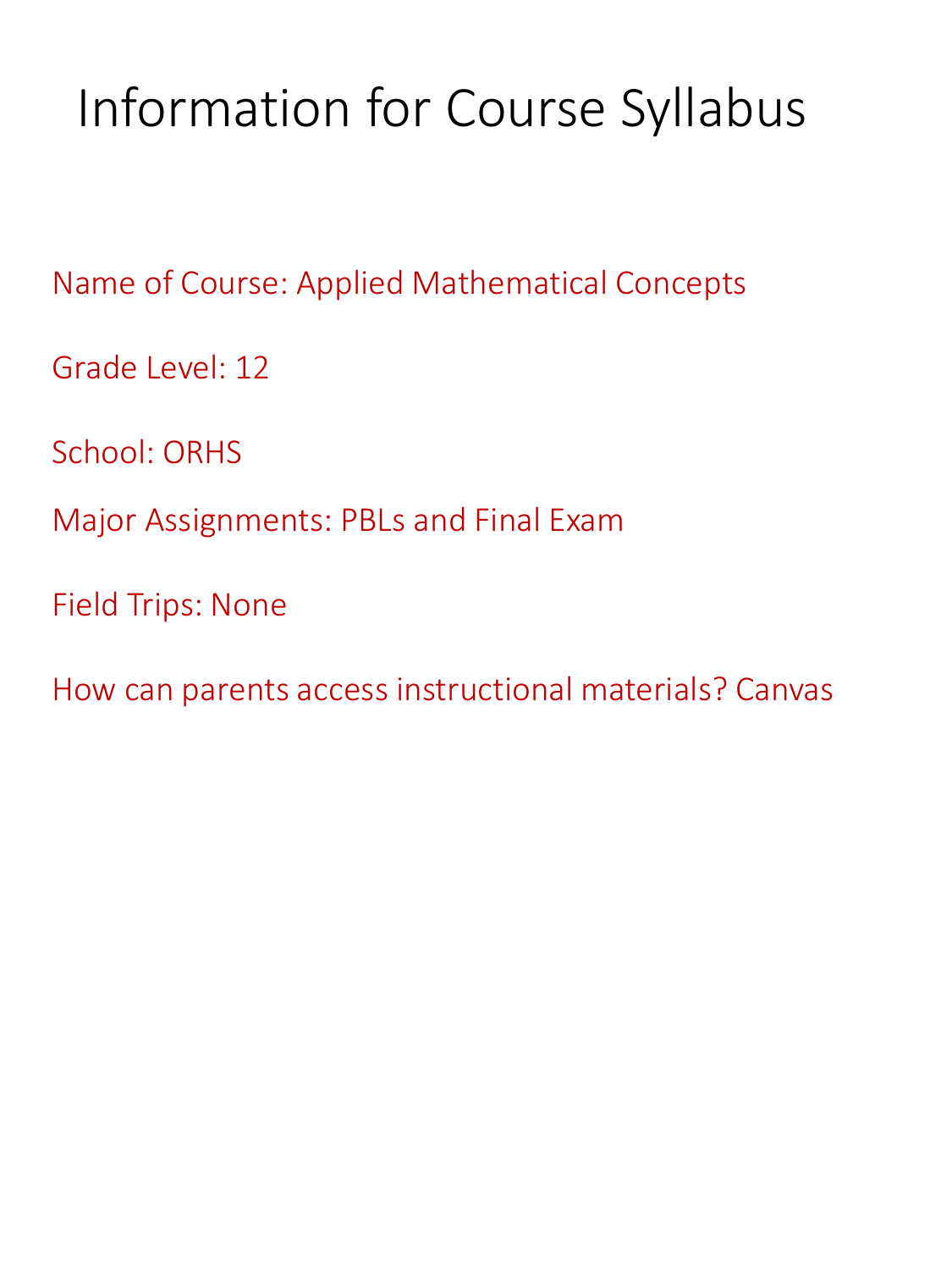### **Term 1**

| pue<br>60                                    | AM.A.<br>includ<br>consid<br>check, |
|----------------------------------------------|-------------------------------------|
| mming<br>$\bar{\mathbf{o}}$<br><u>ო</u><br>٤ | AM.A.<br>equati<br>variou           |
| Progran<br>$\bf\bar\omega$                   | AM.A.<br>and by                     |
| Pror<br>lear                                 | AM.A.                               |
| ć                                            | AM.A.<br>the oh                     |

**PS.A.1** Apply problem solving strategies to real-world situations. Strategies e, but are not limited to: making orderly lists or tables, drawing diagrams, lering simpler problems, looking for patterns, working backwards, guess and using logical reasoning, etc.

**LP.A.1** Use mathematical models involving equations and systems of ions to represent, interpret, and analyze quantitative relationships, change in is contexts, and other real-world phenomena.

**LP.A.2** Read, interpret, and solve linear programming problems graphically y computational methods.

**LP.B.3** Use linear programming to solve optimization problems.

**LP.B.4** Interpret the meaning of the maximum or minimum value in terms of the objective function.

|  | ത<br>pue<br>σ<br>rganize<br>$\omega$<br>n<br>$\mathbf{v}$ | AM.D.ID.A.1 Organize data for problem solving.                                                                         |
|--|-----------------------------------------------------------|------------------------------------------------------------------------------------------------------------------------|
|  |                                                           | AM.D.ID.A.2 Use a variety of counting methods to organize information, determine<br>probabilities, and solve problems. |
|  |                                                           | AM.D.ID.A.3 Translate from one representation of data to another, e.g., a bar graph<br>to a circle graph.              |
|  | n                                                         | ட                                                                                                                      |

**Normal Probability Distributions**  Normal Probability Distributions & Confidence Intervals **& Confidence Intervals**

**AM.D.ND.A.1** Calculate the mean (expected value) and standard deviation of both a random variable and a linear transformation of a random variable.

**AM.D.ND.A.2** Use the mean and standard deviation of a data set to fit it to a normal distribution and to estimate population percentages. Recognize that there are data sets for which such a procedure is not appropriate. Use calculators, spreadsheets, and tables to estimate areas under the normal curve.

**AM.D.CI.A.1** Understand the meaning of confidence level, of confidence intervals, and the properties of confidence intervals.

**AM.D.CI.A.2** Construct and interpret a large sample confidence interval for a proportion and for a difference between two proportions.

**AM.D.CI.A.3** Construct the confidence interval for a mean and for a difference between two means.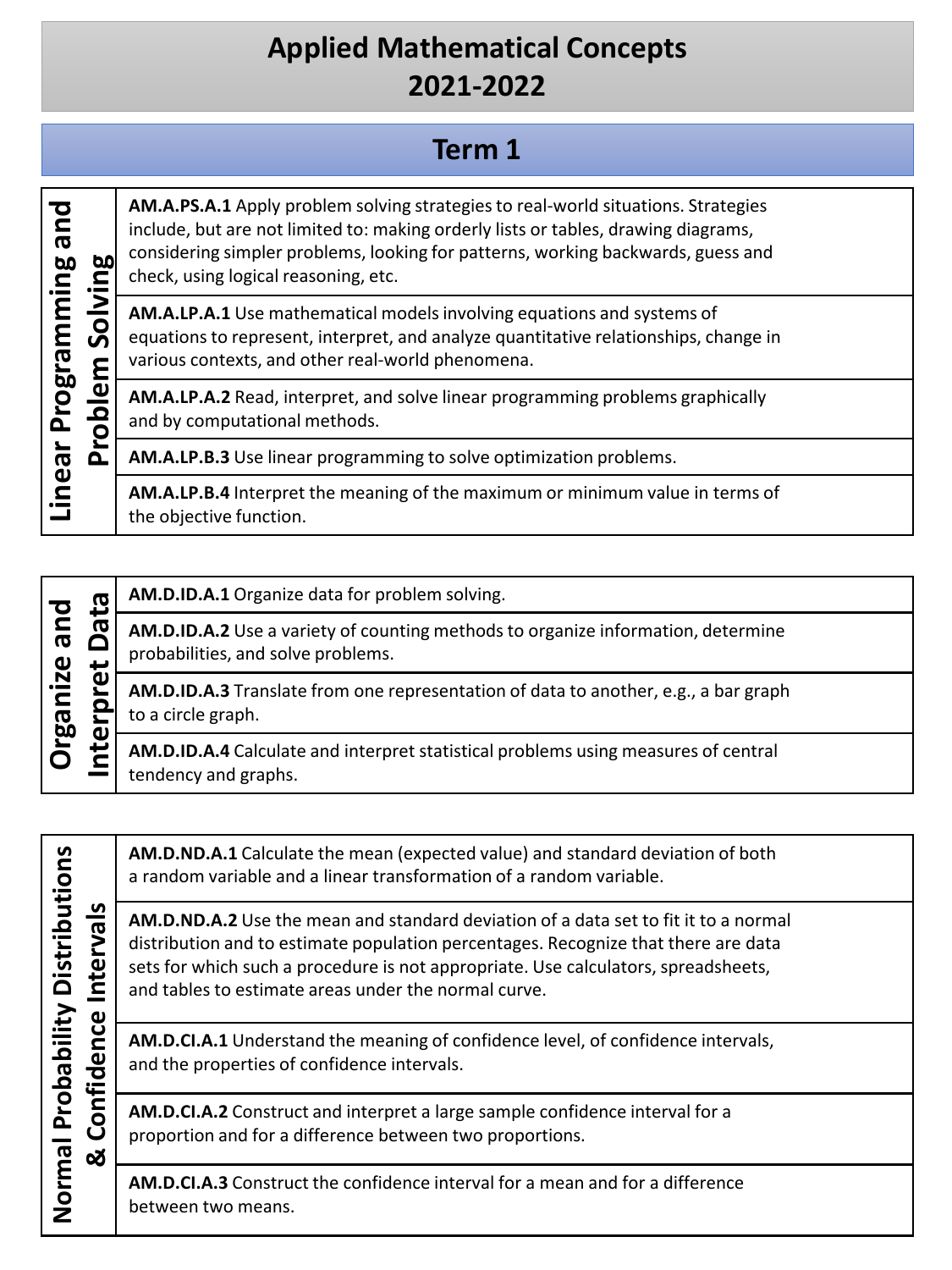#### **Term 2**

**AM.N.NQ.A.1** Define interest, compound interest, annuities, sinking funds, amortizations, annuities, future value, and present value.

**AM.N.NQ.A.2** Recognize the importance of applying a financial model to business.

**AM.N.NQ.A.3** Determine future value and present value of an annuity.

**AM.N.NQ.A.4** Determine the amortization schedule for an annuity and a home mortgage.

**AM.N.NQ.B.5** Apply financial mathematics to depreciation schedules.

**AM.N.NQ.B.6** Solve contextual problems involving financial decision-making.

**AM.N.NQ.B.7** Apply arithmetic and geometric sequences to simple and compound interest, annuities, loans, and amortization.

**AM.N.NQ.B.8** Solve problems in mathematics of finance involving compound interest using exponential and logarithmic techniques.

**AM.N.NQ.C.9** Know when to use transcendental functions to accomplish various application purposes such as predicting population growth.

**AM.N.NQ.C.10** Use orders of magnitude estimates for determining an appropriate model for a contextual situation.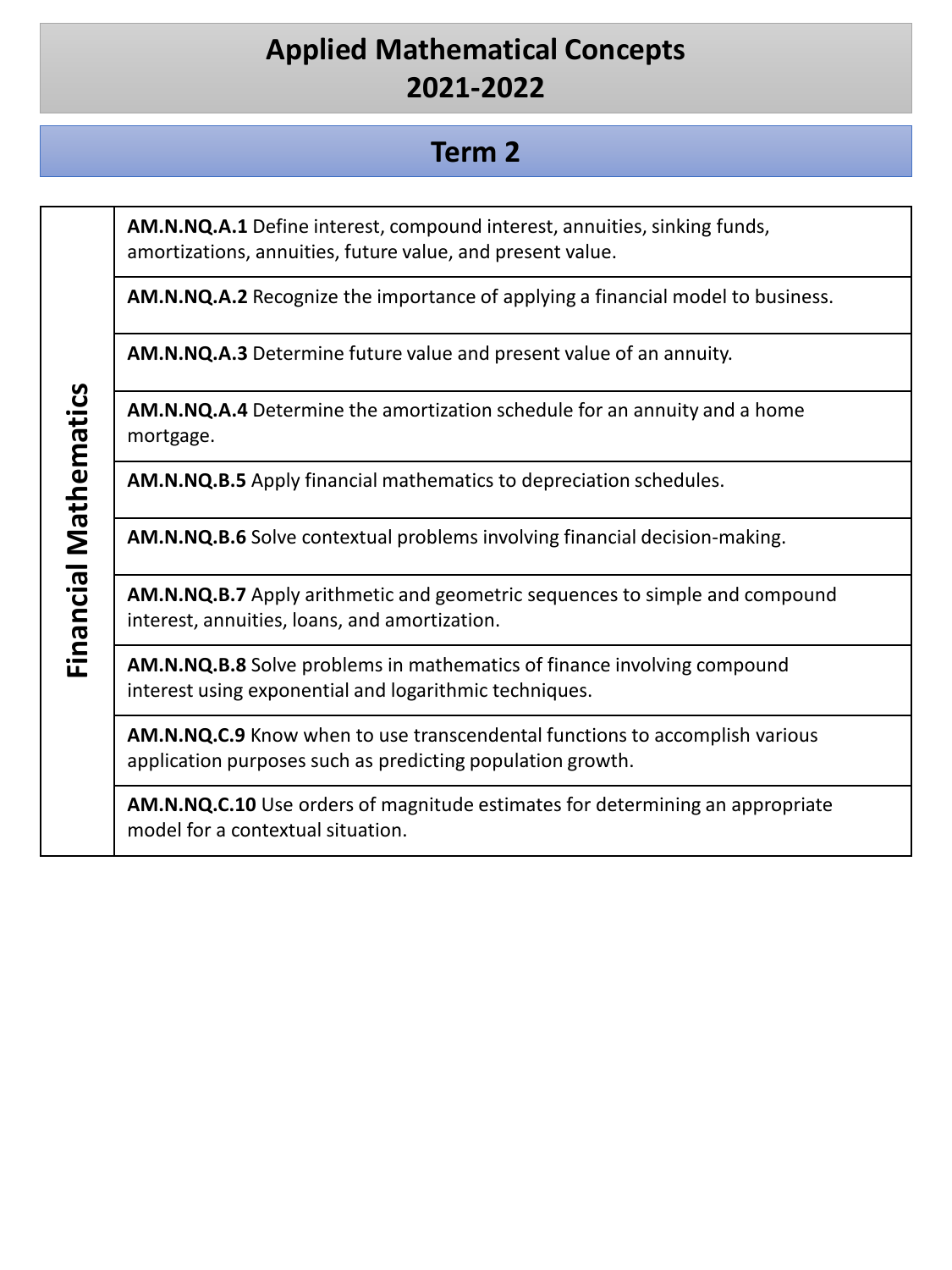#### **Term 2**

**AM.G.L.A.1** Define the order of operations for the logical operators. **AM.G.L.A.2** Define conjunction, disjunction, negation, conditional, and biconditional. **AM.G.L.A.3** Solve a variety of logic puzzles. Investigative Logic & Boolean Algebra **Investigative Logic & Boolean Algebra AM.G.L.A.4** Construct and use a truth table to draw conclusions about a statement. **AM.G.L.B.5** Apply the laws of logic to judge the validity of arguments. **AM.G.L.B.6** Give counterexamples to disprove statements. **AM.D.ID.A.6** Analyze survey data using Venn diagrams. **AM.G.L.B.7** Analyze arguments with quantifiers through the use of Venn diagrams. **AM.G.L.B.8** Represent logical statements with networks. **AM.A.LB.A.1** Develop the symbols and properties of Boolean algebra; connect Boolean algebra to standard logic. **AM.A.LB.B.3** Analyze basic electrical networks; compare the networks to Boolean Algebra configurations. **AM.A.LB.B.4** Develop electrical networks and translate them into Boolean Algebra equations.